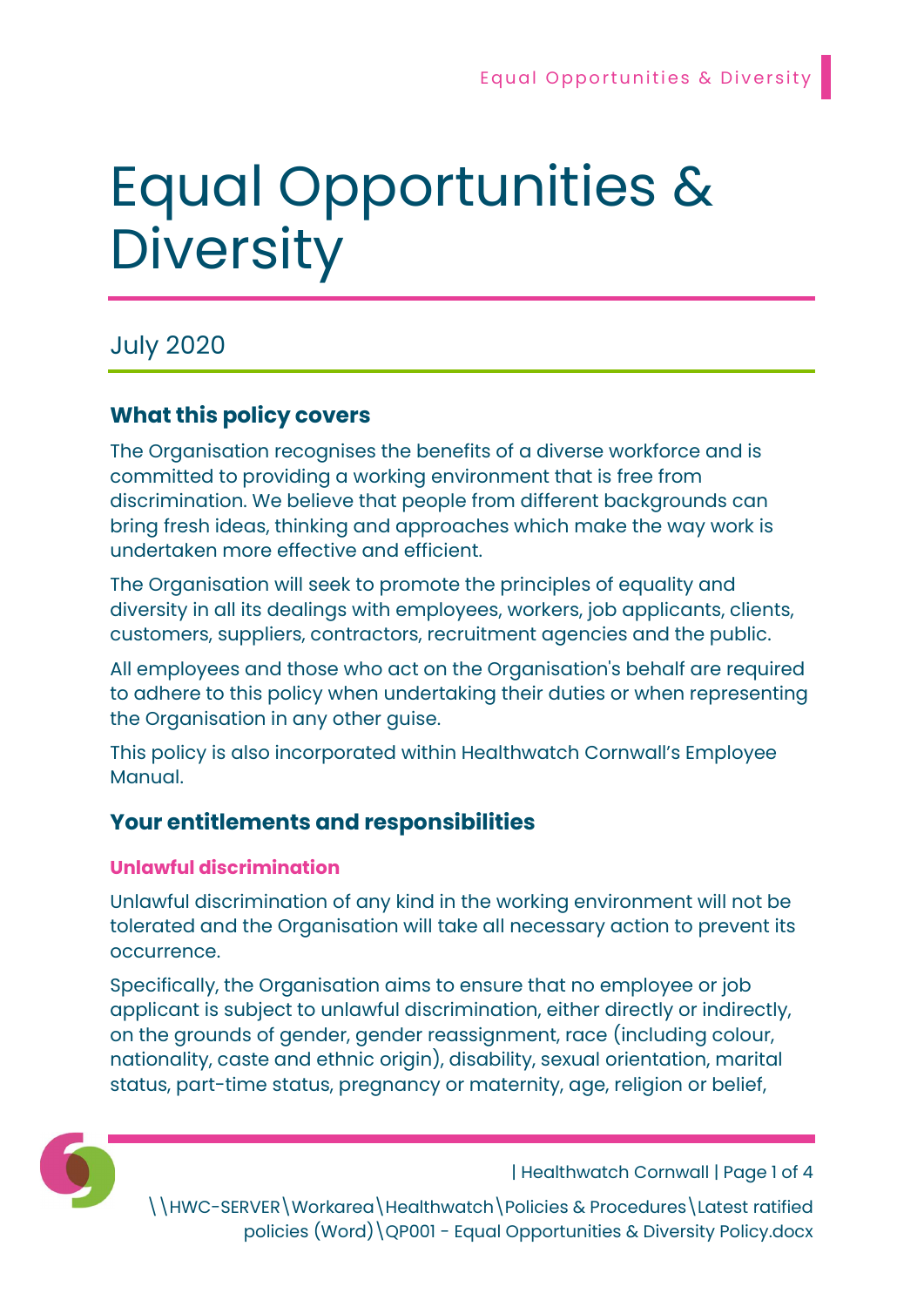political belief or affiliation or trade union membership. This commitment applies to all aspects of employment, including:

- Recruitment and selection, including advertisements, job descriptions, interview and selection procedures
- Training
- Promotion and career-development opportunities
- Terms and conditions of employment, and access to employmentrelated benefits and facilities
- Grievance handling and the application of disciplinary procedures

### Selection for redundancy

Equal opportunities practice is developing constantly as social attitudes and legislation change. The Organisation will review all policies and implement necessary changes where these could improve equality of opportunity.

#### Recruitment of ex-offenders

The Organisation actively promotes equality of opportunity for all candidates, including those with criminal records where appropriate.

The Organisation requires you to provide details of any relevant criminal record at an early stage in the application process. Specific rules about which convictions and spent convictions you should disclose and those you need not disclose - known as "protected convictions" - are contained in legislation.

Any such information should be sent in a separate confidential letter to the designated person. Only those who need to see it as a formal part of the recruitment process will have access to this information.

Having a criminal record will not necessarily prevent you from being appointed.

Any recruitment decision will depend on the nature of the position and the circumstances and background of the offence(s). The Organisation will discuss with you the relevance of any offence to the job in question.

If you fail to reveal any information relating to disclosures in accordance with the Organisation's Disclosures Policy, this may lead to the withdrawal of an offer of employment.

The Organisation's policy in relation to the handling of criminal records data is contained in the Disclosure and Disclosure Information Policy.



| Healthwatch Cornwall | Page 2 of 4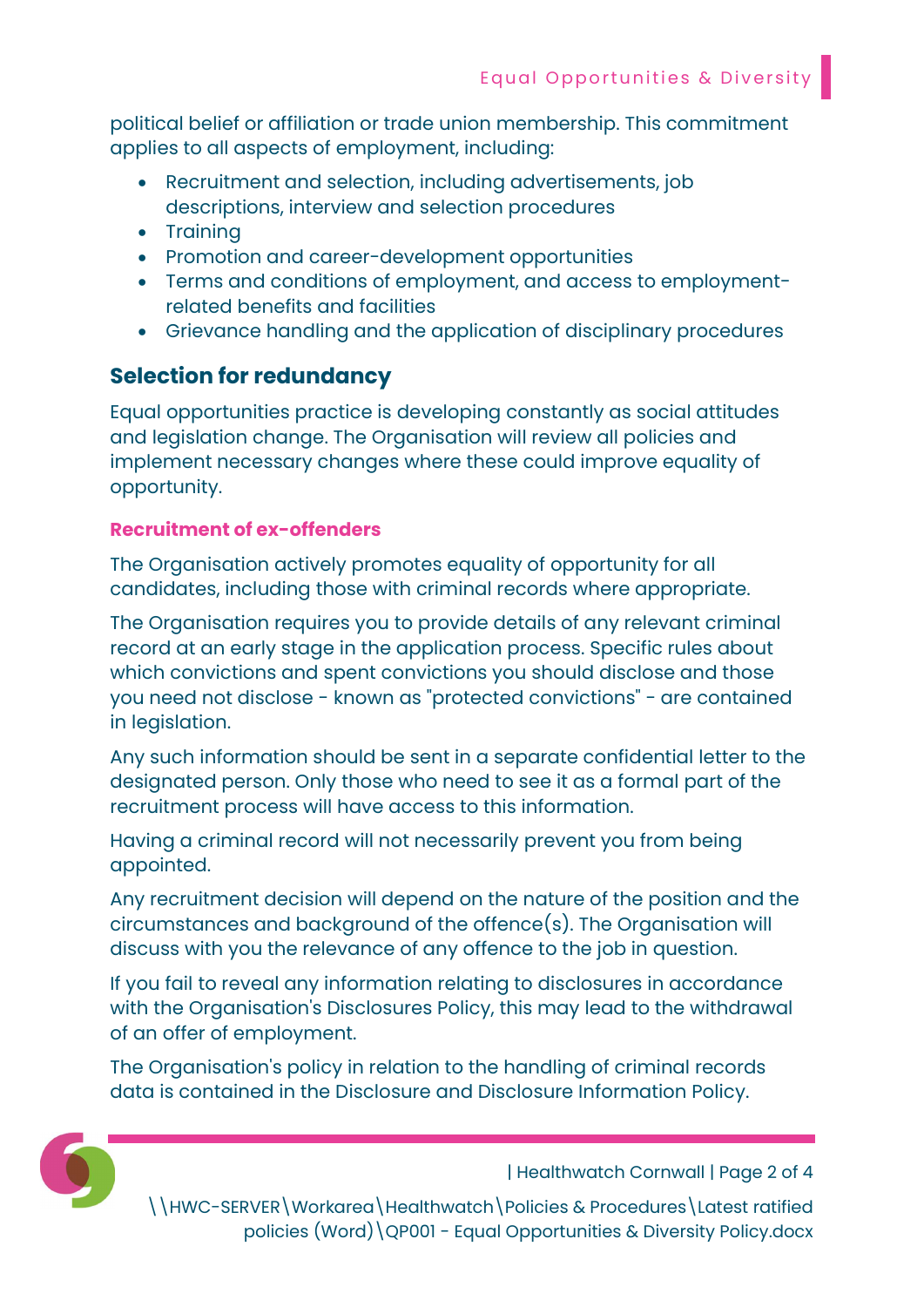#### Career development

While positive measures may be taken to encourage under-represented groups to apply for employment opportunities, recruitment or promotion to all jobs will be based solely on merit.

All employees will have equal access to training and other careerdevelopment opportunities appropriate to their experience and abilities.

However, the Organisation will take appropriate positive action measures (as permitted by equal opportunities legislation) to provide specialist training and support for groups that are under-represented in the workforce and encourage them to take up training and careerdevelopment opportunities.

#### Procedure

#### Complaints of discrimination

The Organisation will treat seriously all complaints of discrimination made by employees, clients, customers, suppliers, contractors or other third parties and will take action where appropriate.

If you believe that you have been discriminated against, you are encouraged to raise the matter as soon as possible with your manager or other senior employee using the Organisation's Grievance Procedure (outlined elsewhere in the Employee Handbook).

Allegations regarding potential breaches of this policy will be treated in confidence and investigated thoroughly. If you make an allegation of discrimination, the Organisation is committed to ensuring that you are protected from victimisation, harassment or less favourable treatment. Any such incidents will be dealt with under the Organisation's Disciplinary Procedures.

#### Investigating accusations of unlawful discrimination

If you are accused of unlawful discrimination, the Organisation will investigate the matter fully.

During the course of the investigation, you will be given the opportunity to respond to the allegation and provide an explanation of your actions.

If the investigation concludes that the claim is false or malicious, the complainant may be subject to disciplinary action.



| Healthwatch Cornwall | Page 3 of 4